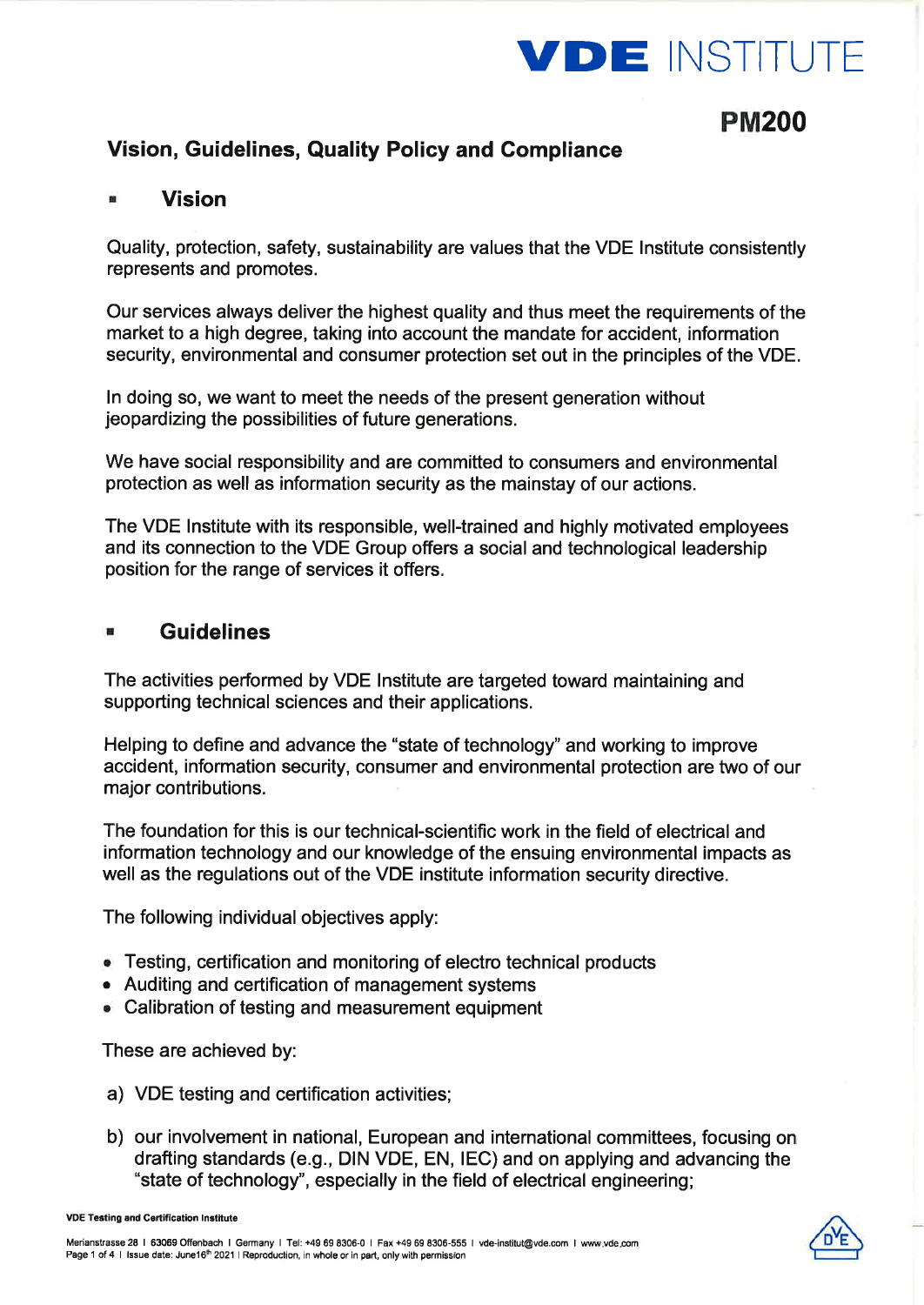# VDE INSTITUTE

- c) our involvement in the drafting of standards by the committees of the DKE German Commission for Electrical, Electronic & lnformation Technologies;
- d) preparation and preliminary work to define solutions to the technical-scientific challenges facing VDE;
- e) support of, and collaboration on, research projects;
- f) support of, and involvement in, technical-scientific events;
- g) cooperation with other technical-scientific associations in Germany and abroad;
- h) training electrical engineering experts in the fields of standards and applied safety technology;
- i) identifying and mapping social-technical correlations and their impacts to provide an objective basis for discussing the benefits and/or hazards, environmental compatibility and efficiency of technology;
- j) defining benchmarks for the safe generation and efficient application of electricity, as well as for occupational health and safety, and accident research and minimization in the field of electrical engineering;
- k) maintaining the exchange of ideas and experience at national and international level through attendance at expert conferences, discussion meetings, seminars and appropriate international congresses, symposia and the like;
- l) VDE Institute incorporates statutory and official requirements into its global activities, and into the monitoring and inspection of diverse processes, products and services.

VDE lnstitute is free from financial or any other influences; it is a non-profit, independent and impartial institute.

#### Quality policy ×

The VDE-lnstitut serves with the subject of enterprise the statutes of the VDE Association.

Its services are aimed in particular at preventing accidents with electronic, electrical and information technology products and at strengthening confidence in the safety of products throughout the life cycle. ln doing so, the defined protection objectives ensure confidentiality, integrity and availability of the values to be protected by the VDE lnstitute and its interested parties.

Its services comply both with the state of technology as defined in pertinent standards, specifications, rules and safety requirements and with the requirements defined by law and in specific directives.



**VDE Testing and Certification Institute**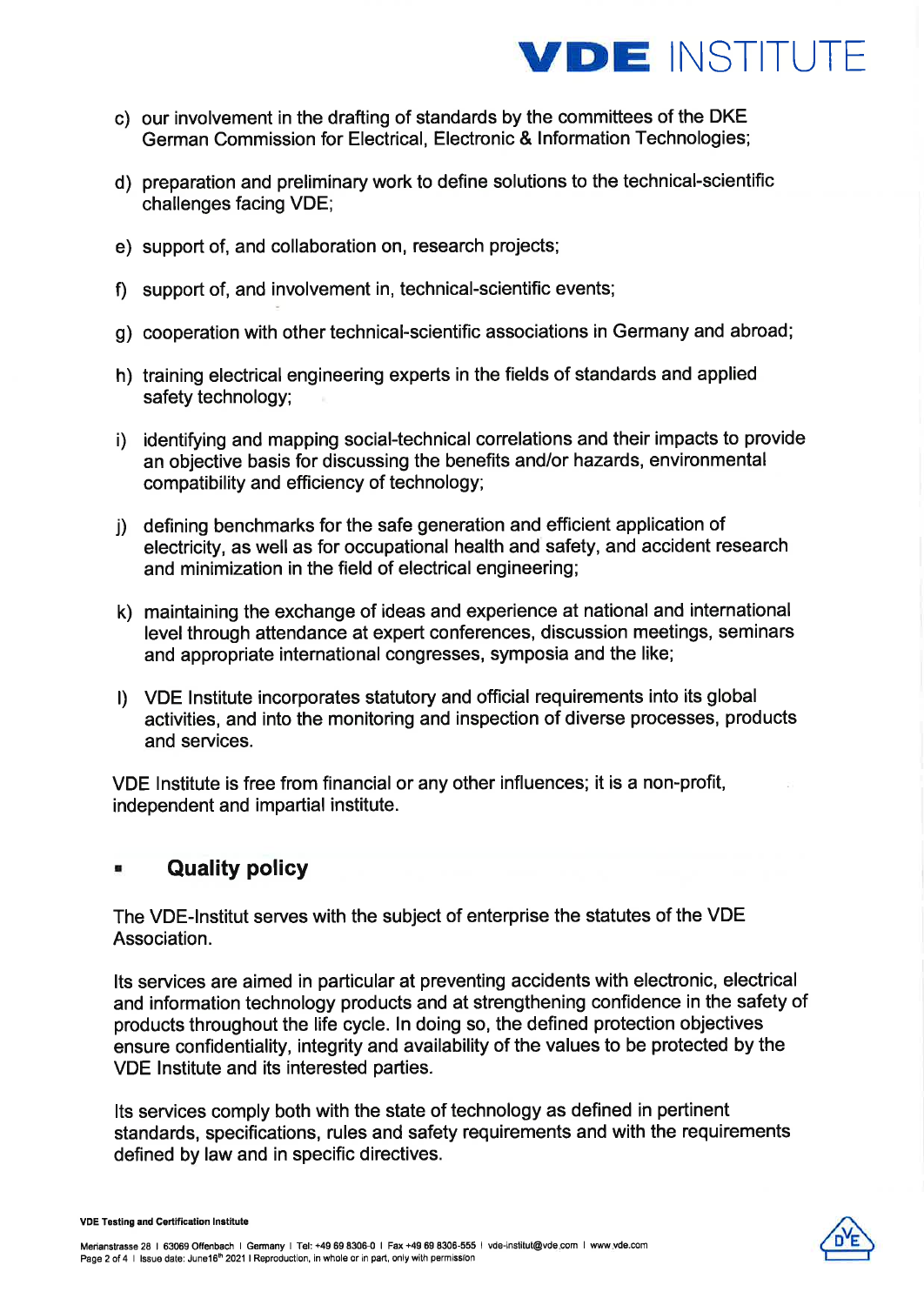

All services are based on the obligation of management, including the management of the laboratory and the certification body, to the policy of

- maintaining impartiality;
- the information security;
- ensuring compliance with internal and external requirements to the a management system;
- $\bullet$   $\;$  operation and further development of an appropriate, suitable and effective management system.

Based on risks and opportunities and focusing on quality policy objectives, the VDE lnstitute always strives at all levels to improve the quality of its services, taking into account customer satisfaction and market needs, as well as improving the effectiveness of its management system.

To ensure the quality of measurement and calibration results as well as the control of suitability of performed testing and calibration the VDE lnstitute commits oneself to participate in relevant, technical and economical reasonable proficiency testing under the consideration of requirements on a basis of laws and directives within the scope of regulatory recognitions / authorizations as well as decisions of the sector committees.

Our services are customer oriented; they inspire trust and do not end once the job is done. We continue to support our customers even after the task has been completed

The measures are integrated into the structural and process organization of the services. The management system meets the criteria of EC/EU Directives, for which VDE Institute is notified throughout the EU, together with the requirements of DIN EN ISO 9001 :2015, DIN EN ISO/IEC 17020:2012, DIN EN ISO/IEC 17021-1:2015 and DIN EN ISO/IEC 17025:2018 under special consideration of the flexibility of scope of accreditation according to DAkkS Category lll as well as DIN EN ISO/IEC 17065:2013 and DIN EN 27001',2017 for the performance of testing and certification services in the areas of information security, interoperability and functional safety for interconnected components and systems.

The effectiveness of the measures is monitored using internal audits and improved if necessary.

Management reviews ensure that the services provided by VDE Institute are tailored to customer requirements; if necessary, measures are adjusted to improve these services.

## **Compliance**

lntegrity and adherence to external and internal rules form the basis for responsible action and are an integral part of our activities.

VDE Testing and Certiflcation lnstituts